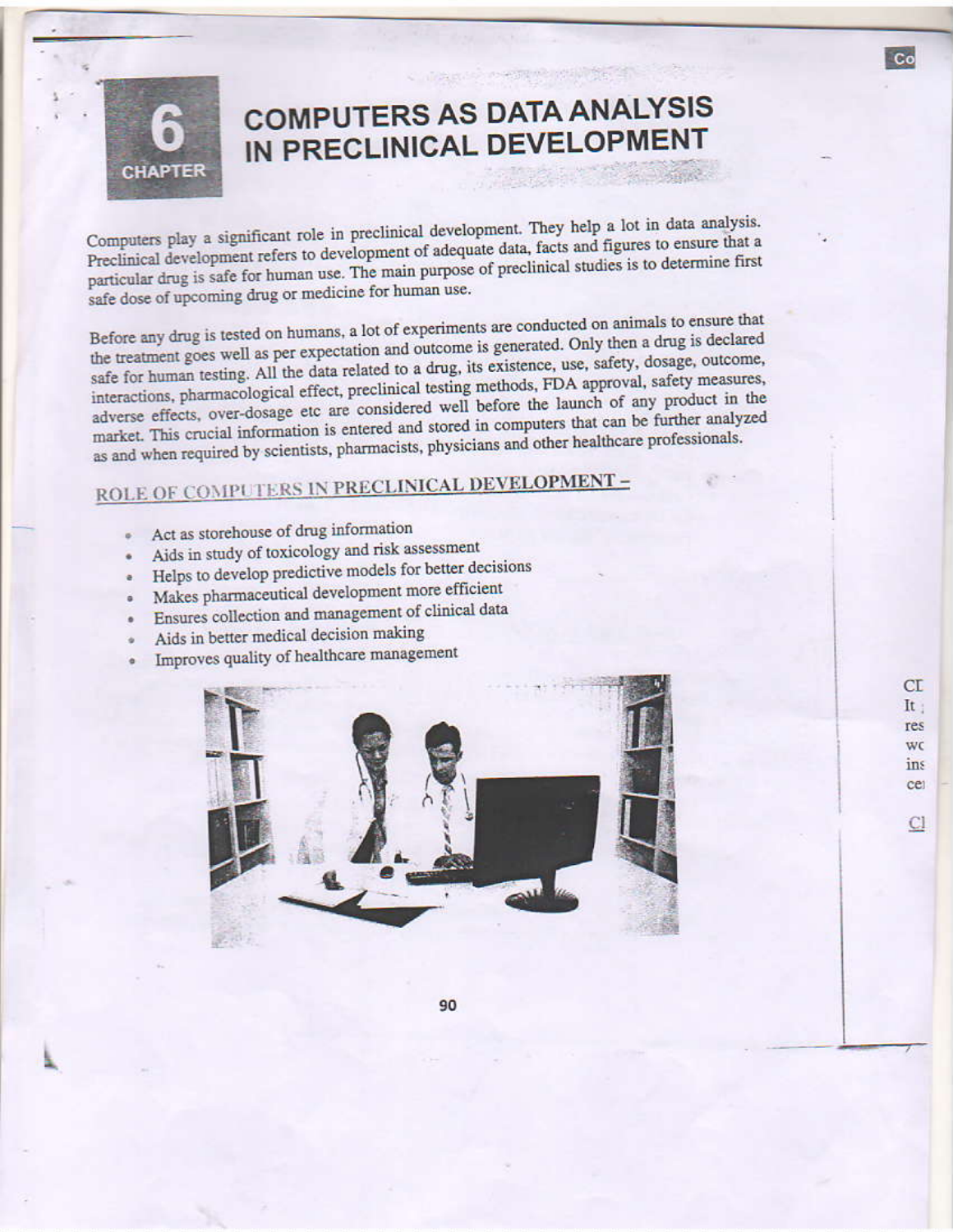## Use Of Computers In

**Classical American** 

presentation of information in Multimedia reference formats other than test slone. Included in these format types are; sounds, images, graphics, animations and videos

Computers help a great deal in pharmacy training and education

X, RAYS, Electrocardiograms and other interpretations and values with reference to cases can be shown on multimedia and taught to the students.

• E-Books, Websites and Wikipedia are also a great source of help for the Clinical pharmacists and students to gather information and data.

• Computer simulations are helpful in teaching techniques i.e Demonstration of complete physiological or pharmacological process.

#### **CHROMATOGRAPHIC DATA ANALYSIS (CDS)**

CDS refers to software that simplifies entire workflow process and saves lot of time and energy. It gives better and faster results. This software is used to collect and analyze chromatographic results i.e technique used to separate mixtures in a laboratory. Thus, CDS is related to effective workflow within a laboratory. CDS can also be referred to as a workstation that controls all the instruments present in a laboratory. It represents an integrated system with all the data saved in a central server.

CDS Products - Some well known CDS products are as follows -

- Chromeleon 7.2 CDS Software  $-$  It is used to simplify lab workflow with a unified control for effective data management.
- Laboratory Information Management Systems Manages all workflow within a laboratory. It reduces implementation, training and validation costs of an organization.
-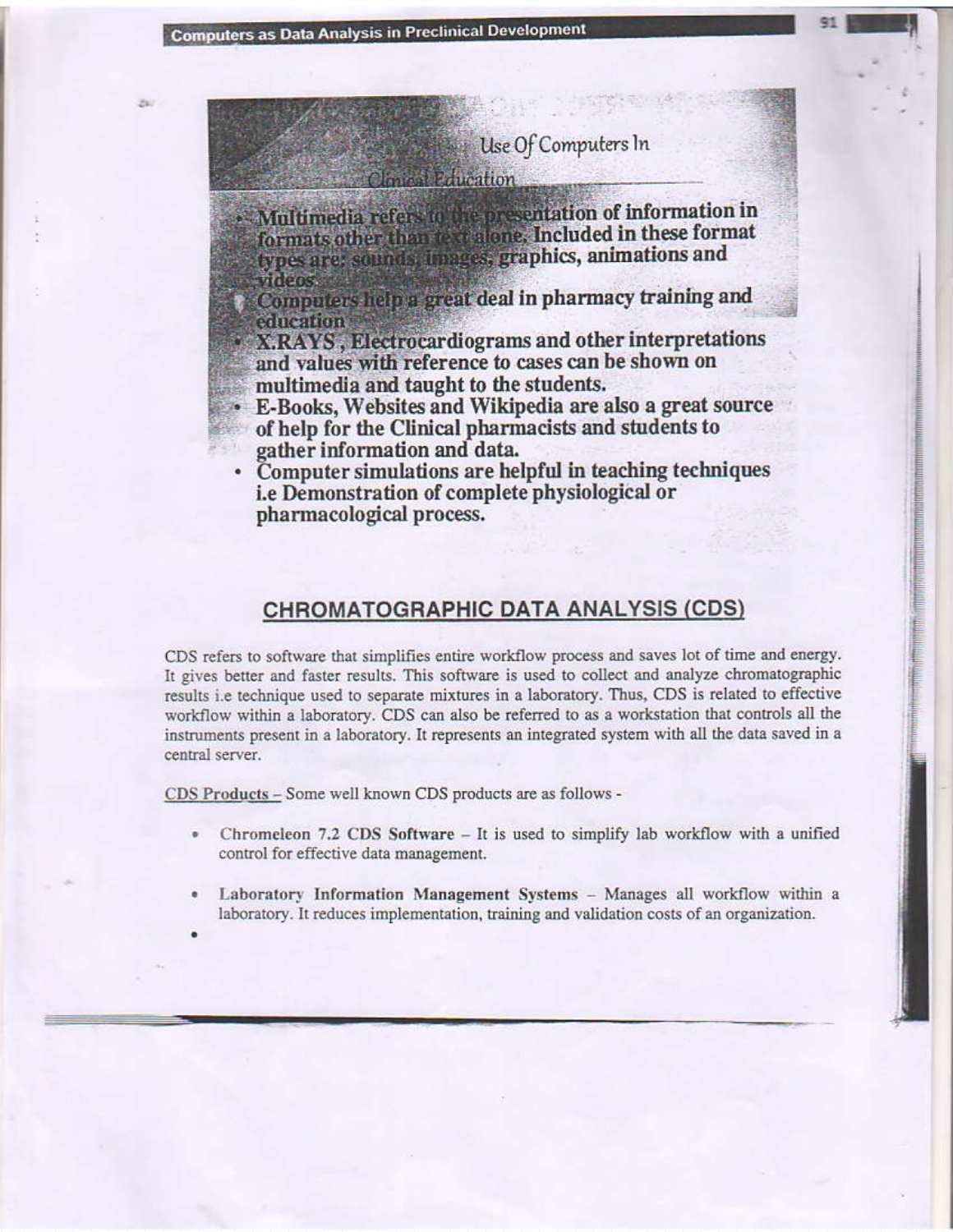**BV** Computer Applications in Pharmacy

T

fr

T re

m

- Scientific Data Management System Securely shares data across multiple users in an organization.
- Integrated Solutions Provides most effective lab data by integrating instruments and software.

The importance of CDS can be judged from the fact that high-performance liquid chromatography (HPLC) and gas chromatography (GC) play an important role in pharmaceutical analysis. Research and development in Pharmaceutical companies is almost impossible without these two types of chromatography.

## **LABORATORY INFORMATION MANAGEMENT SYSTEM (LIMS)**

Laboratory Information Management System refers to software based data management system that supports all modern laboratory operations. LIMS form an important part of data management systems used in preclinical development. LIMS were designed to automate major parts of development like sample tracking, sample distribution, work assignment, result capturing, data processing, data review, report generation, and data sharing. Thus, LIMS has fastened the process of management in preclinical development.

#### **APPLICATIONS OF LIMS-**

- 1. Sample Management The primary function of LIMS is management of samples received in the laboratory. Barcodes are fixed to the sample containers in order to distinguish them from other samples. A complete record is maintained about the sample and its location in the lab i.e. row, column, box, freezer time, report generation time etc.
- 2. Instrument and Application Integration An effective LIMS requires proper integration of instruments and applications. This ensures accurate and effective result generation.
- 3. Electronic Data Exchange Great attention is paid to keep a check on the data entered and output generated in an instrument. The successful transfer of data from the lab to the appropriate user (physician, doctor, lab technician etc) is an important task to be undertaken by LIMS. This task should be accomplished with utmost care and accuracy. LIMS provides real-time data exchange with Electronic Health Records used in hospital and clinical operations.
- 4. Report Generation LIMS is also responsible for effective report generation. Reports are generated in the specified formats and scheduled time periods.
- 5. Inventory Management LIMS ensures management of all laboratory equipment. It measures and records inventory of all vital supplies within a laboratory.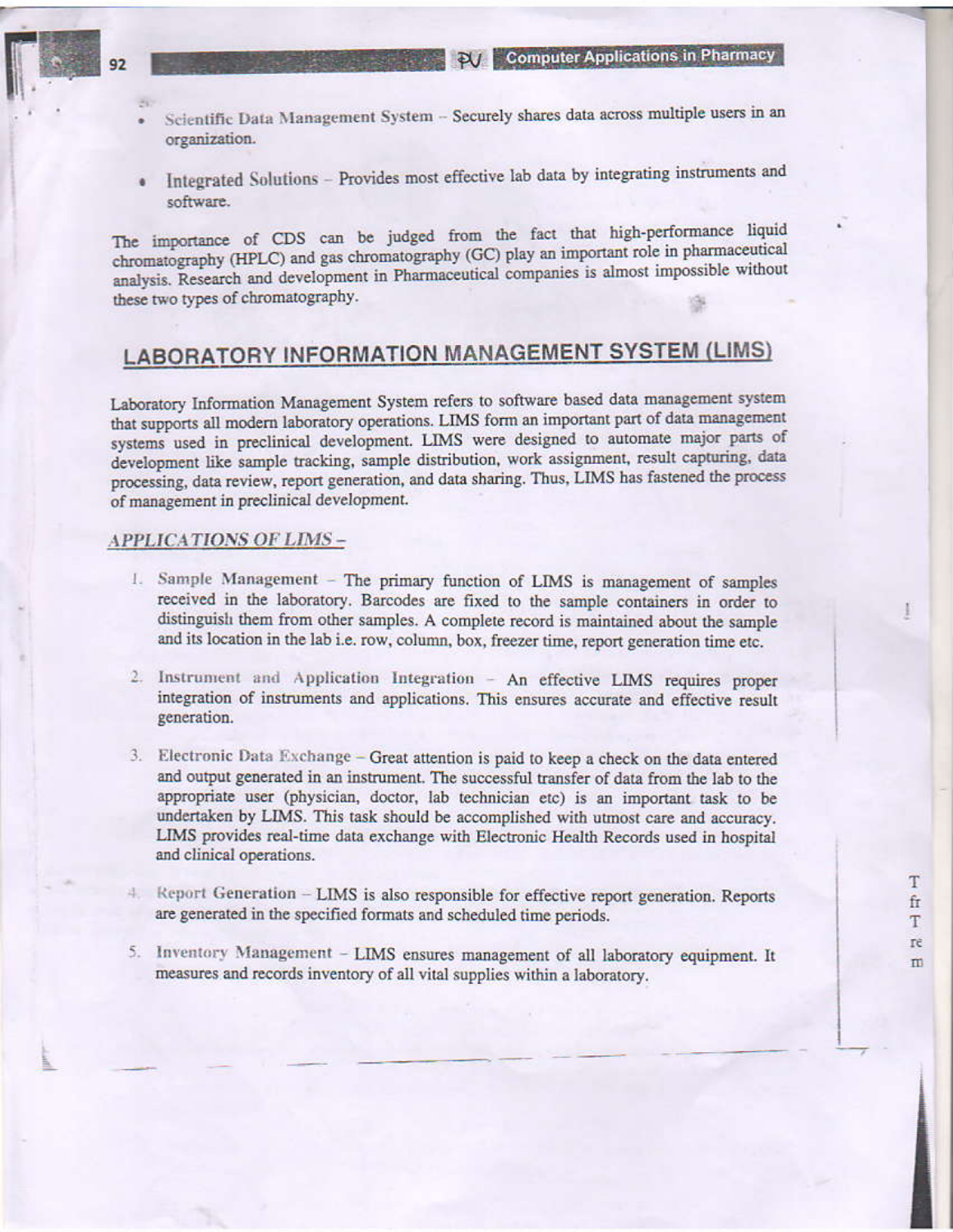macy

Computers as Data Analysis in Preclinical Development

rs in an

Zü.

nts and

liquid **reutical** without

MS)

system gement arts of g, data process



Thus, LIMS provides full application functionality through a web browser. This ensures generation of reliable and accurate results with high speed and low maintenance costs.

### **BENEFITS OF LIMS**

- Fast reports ø.
	- Reduction in paper work
	- Improved efficiency
	- Improved data quality
	- Reduced errors
	- Avoids duplicacy
	- Simple formulas for calculation
	- Better integration with other departments

# **TEXT INFORMATION MANAGEMENT SYSTEM (TIMS)**

Text Information Management System refers to collection and management of text information from one or more sources that can be shared with different users at the right time and right place. The information is entered, processed and stored in the computer and later on, can be used as per requirement. The information can be stored in any format like images, video sequences, audio messages, text message, numerical information etc.

amples rder to sample etc.

> proper result

> :ntered to the to be turacy. ospital

teports

ient. It